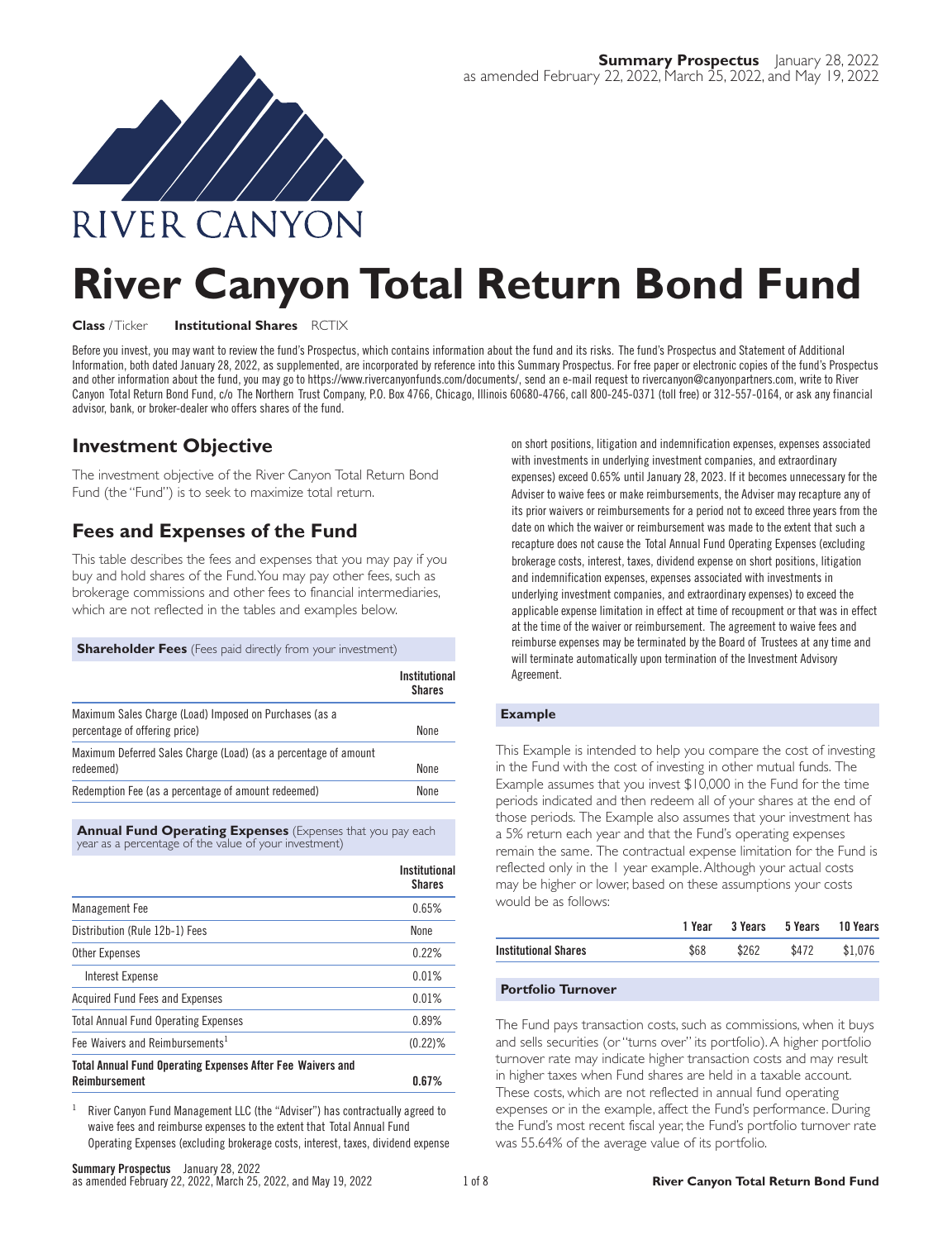# **Principal Investment Strategy**

The Fund seeks to achieve its objective by investing, under normal conditions, at least 80% of its assets (net assets plus borrowings for investment purposes) in bonds. The Adviser defines bonds to include mortgage-backed securities, debt securities, exchange-traded funds investing principally in bonds, and other fixed income instruments issued by governmental or private-sector entities. Fixed income securities include bills, notes, bonds, debentures, mortgage-backed securities, asset-backed securities, loan participation interests, any other debt or debt-related securities of any maturities (issued by the United States Government, agencies or instrumentalities or corporate entities, and having fixed, variable, floating, or inverse floating rates), fixed income derivatives (including financial futures, options on futures, and swaps), and other evidences of indebtedness. This 80% investment policy is non-fundamental and can be changed by the Board of Trustees upon 60 days' prior notice to shareholders.

Under normal market conditions, the Fund generally intends to invest a minimum of 35% of its net assets in bonds rated investment grade (defined as Baa3 or higher by Moody's or BBB- or higher by S&P or the equivalent by any other nationally recognized statistical rating organization ("NRSRO")) or in unrated bonds that are determined by the Adviser to be of comparable quality at the time of investment, and in cash and cash equivalents. The Fund's remaining net assets (approximately 65% under normal market conditions) may be invested in bonds that are rated below investment grade or if unrated are determined by the Adviser to be of comparable quality at the time of investment. Bonds rated below investment grade are considered to be "junk bonds."The Fund's investments in "junk bonds" and below investment grade securities may include, among others, mortgage-backed securities, high yield bonds, bank loans (including assignments and participations), and other fixed income instruments, and credit default swaps of companies in the high yield universe. During certain market conditions, the Fund's investment in securities with these ratings categories may be above or below the approximated percentages.

A significant portion of the Fund's net assets may, under normal market conditions, be invested in mortgage-backed securities of any maturity or type issued or guaranteed, secured, or backed by the United States Government, its agencies, instrumentalities or sponsored corporations, or by private issuers. Mortgage-backed securities include, among others, government mortgage pass-through securities, collateralized mortgage obligations, multiclass pass-through securities, private mortgage pass-through securities, sub-prime mortgage securities, stripped mortgage securities, interest-only ("IO") and principal-only ("PO") securities, and inverse floaters. Unlike mortgage-backed securities issued or guaranteed by agencies of the U.S. Government or government agencies or sponsored entities, mortgage-backed securities issued by private issuers do not have a government or government-sponsored entity guarantee (but may have other credit enhancement), and may, and frequently do, have less favorable collateral, credit risk or other underwriting characteristics. The Fund may invest in investment grade mortgage-backed securities and in mortgage-backed securities that are below investment grade. From time to time, the Fund may carry a larger cash position in connection with its purchase of securities on a when-issued, delayed delivery, or To Be Announced (TBA) basis. The Fund may also invest in asset-backed securities including collateralized debt obligations ("CDOs"), collateralized loan obligations ("CLOs"), collateralized bond obligations ("CBOs"), collateralized mortgage obligations ("CMOs"), and securities eligible under Rule 144A.

The Fund may also enter into various exchange-traded and over-the-counter derivative transactions for both hedging and non-hedging purposes, including for purposes of enhancing returns. These derivative transactions include, but are not limited to, bond and interest rate futures, options on bonds, options on bond and interest rate futures, swaps, foreign currency futures, forwards, options on swaps, options on forwards and commodity and commodity index futures, options, swaps, and structured notes.

In managing the Fund's investments, under normal market conditions, the Adviser seeks to construct an investment portfolio with a weighted average effective duration of no more than eight years. Generally, the average portfolio duration of the Fund normally varies within two years (plus or minus) of the portfolio duration of the securities comprising the Bloomberg U.S. Aggregate Bond Index as calculated by the Adviser. Duration is a measure of the expected life of a fixed income instrument that is used to determine the sensitivity of a security's price to changes in interest rates. For example, if a fixed income security has a duration of five years, its price will rise about 5% if interest rates drop by 1%, and its price will fall by about 5% if interest rate rise by 1%. Effective duration is a measure of the Fund's por tfolio duration adjusted for the anticipated effect of interest rate changes on bond and mortgage pre-payment rates. The effective duration of the Fund's investment portfolio may vary materially from its target, from time to time and under normal market conditions, and there is no assurance that the effective duration of the Fund's investment portfolio will not exceed (plus or minus) its target.

# **Principal Investment Risks**

All investments carry a certain amount of risk, and there is no assurance that the Fund will achieve its investment objective. The value of the Fund's investments will fluctuate with market conditions, and the value of your investment in the Fund also will vary.You could lose money on your investment in the Fund, or the Fund could perform worse than other investments. Investments in the Fund are not deposits of a bank and are not insured or guaranteed by the Federal Deposit Insurance Corporation or any other government agency. Below are the main risks of investing in the Fund. All of the risks listed below are material to the Fund, regardless of the order in which they appear.

**Market Risk.** Market risk refers to the risk related to investments in securities in general and the daily fluctuations in the securities markets. The market prices of the Fund's securities may go up or down, sometimes rapidly or unpredictably, due to many factors, including fluctuation in interest rates, lack of liquidity in the bond market, national and international economic conditions, adverse investor sentiment, natural disasters, pandemics (including COVID-19), regulatory events and governmental or quasi-governmental actions and general market conditions. Global economies and financial markets are increasingly interconnected and events or conditions in one region or financial market may adversely impact issuers in a different country, region or financial market.

**Government Securities Risk.** The Fund may invest in securities issued or guaranteed by the U.S. Government or its agencies and instrumentalities (such as securities issued by the Government National Mortgage Association ("Ginnie Mae"), the Federal National Mortgage Association ("Fannie Mae"), or the Federal Home Loan Mortgage Corporation ("Freddie Mac")). U.S. Government securities are subject to market risk, interest rate risk, and credit risk. Securities, such as those issued or guaranteed by Ginnie Mae or the U.S. Treasury, that are backed by the full faith and credit of the United States are guaranteed only as to the timely

**Summary Prospectus** January 28, 2022<br>as amended February 22, 2022, March 25, 2022, and May 19, 2022 **River Canyon Total Return Bond Fund**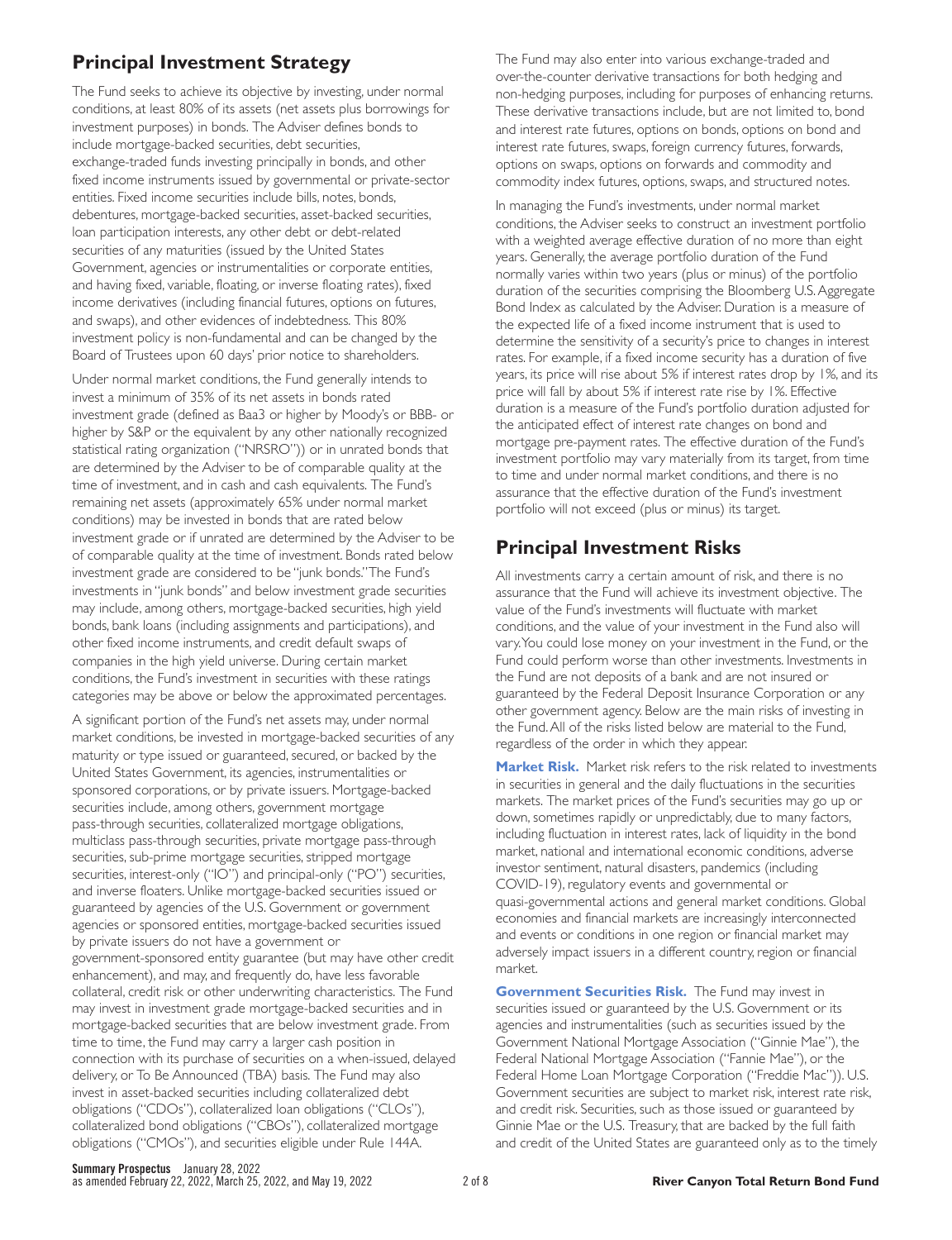payment of interest and principal when held to maturity and the market prices for such securities will fluctuate. Notwithstanding that these securities are backed by the full faith and credit of the United States, circumstances could arise that would prevent the payment of interest or principal. This would result in losses to the Fund. Securities issued or guaranteed by U.S. Government-related organizations, such as Fannie Mae and Freddie Mac, are not backed by the full faith and credit of the United States and no assurance can be given that the U.S. Government will provide financial support. Therefore, U.S. Government-related organizations may not have the funds to meet their payment obligations in the future.

## **Asset Backed, Mortgage-Related, Mortgage-Backed**

**Securities Risk.** These types of securities are subject to the risks affecting fixed income securities generally and may be particularly volatile. In addition, the value of these securities will be influenced by factors affecting the housing markets or markets from which the collateral is drawn. Some of these securities may receive little or no collateral protection from the underlying assets. All of these risks are heightened for mortgage-backed securities that include "sub-prime" mortgages. In addition, the structure of some of these securities is complex and there may be less available information than for other types of securities.

**Fixed Income Risk.** When the Fund invests in fixed income securities, the value of the Fund will fluctuate with changes in interest rates. Defaults by fixed income issuers in which the Fund invests will negatively affect performance. Fixed Income Risk include Interest Rate Risk and Credit Risk.

**Interest Rate Risk.** Interest rate risk refers to changes in interest rates that will affect the value of a portfolio's investments in fixed income securities. When interest rates rise, the value of investments in fixed income securities tends to fall and this decrease in value may not be offset by higher income from new investments. On the other hand, if interest rates fall, the value of fixed income investments generally increases. Interest rate risk is generally greater for fixed-income securities with longer maturities or durations. Interest rates in the U.S. recently have been near or at historically low levels. Consequently, the risk associated with rising interest rates are heightened at this time.

**LIBOR Risk.** Instruments in which the Fund invests may pay interest based on the London Interbank Offered Rate ("LIBOR"). The use of LIBOR is scheduled to be phased out by the end of 2021, although the phase out of U.S. dollar LIBOR has been delayed until mid-2023. Currently, no official replacement rate has been identified.The nature of any replacement rate and the impact of the transition from LIBOR on the Fund, issuers of instruments in which the Fund invests, and the financial markets generally are unknown.

**Credit Risk.** Fixed income securities are subject to varying degrees of credit risk. Credit risk is often reflected in credit ratings. The value of an issuer's securities held by the Fund may decline in response to adverse developments with respect to the issuer. If an issuer or guarantor of a security held by the Fund or a counterparty to a financial contract with the Fund defaults or is downgraded, or is perceived to be less creditworthy, or if the value of the assets underlying a security declines, the value of an investment in the Fund typically will decline. High yield securities and unrated securities of similar credit quality (commonly known as "junk bonds") have a higher risk of default and are considered speculative. High yield securities also may be more volatile than higher-rated securities of similar maturity.

**Derivatives Risk.** The Fund may invest in derivatives, including futures, options, swaps, and price locks, which may be riskier than other types of investments and may increase the volatility of the Fund. Derivatives may be sensitive to changes in economic and

market conditions and may create leverage, which could result in losses that significantly exceed the Fund's original investment. Derivatives expose the Fund to counterparty risk, which is the risk that the derivative counterparty will not fulfill its contractual obligations (and includes credit risk associated with the counterparty). Certain derivatives are synthetic instruments that attempt to replicate the performance of certain reference assets. With regard to such derivatives, the Fund does not have a claim on the reference assets and is subject to enhanced counterparty risk. Certain derivatives such as inverse floaters have even greater risk, particularly those associated with leverage and increased volatility. Derivatives may not perform as expected, so the Fund may not realize the intended benefits. When used for hedging, the change in value of a derivative may not correlate as expected with the currency, security, or other risk being hedged. In addition, given their complexity, derivatives may be difficult to value.

**High Yield Risk.** High yield securities and unrated securities of similar credit quality (securities rated below investment grade, commonly known as "junk bonds") are subject to greater levels of credit, call, and liquidity risks. High yield securities are considered primarily speculative with respect to the issuer's continuing ability to make principal and interest payments, and may be more volatile than higher-rated securities of similar maturity.

**Inverse Floater Risk.** Inverse floaters and inverse IOs are debt. securities structured with interest rates that reset in the opposite direction from the market rate to which the security is indexed. They are more volatile and more sensitive to interest rate changes than other types of debt securities. If interest rates move in a manner not anticipated by the Adviser, the Fund could lose all or substantially all of its investment in inverse IOs.

**Loan Risk.** The Fund may invest in loans that are rated below investment grade or the unrated equivalent. Like other high yield corporate debt instruments, such loans are subject to increased risk of default in the payment of principal and interest as well as other risks described under "Interest Rate Risk,""Credit Risk," and "High Yield Risk". If the Fund invests in leveraged loans, it may take the Fund longer than seven days to settle the leveraged loan transaction.

**Leveraging Risk.** The use of leverage, such as borrowing money to purchase securities, or if the Fund uses derivatives or other investments that have a leveraging effect, will cause the Fund to incur additional expenses and magnify the Fund's gains or losses. The Fund also may have to sell assets at inopportune times to satisfy its obligations.

Prepayment and Call Risk. When mortgages and other fixed income obligations are prepaid and when securities are called, the Fund may have to reinvest in securities with a lower yield or fail to recover additional amounts (i.e., premiums) paid for securities with higher interest rates, resulting in an unexpected capital loss and/or a decrease in the amount of dividends and yield.

**Extension Risk.** If interest rates rise, repayments of principal on certain debt securities, including, but not limited to, floating rate loans and mortgage-related securities, may occur at a slower rate than expected and the expected maturity of those securities could lengthen as a result. This may drive the prices of these securities down because their interest rates are lower than the current interest rate and they remain outstanding longer. In periods of rising rates, the Fund may exhibit additional volatility.

**Summary Prospectus** January 28, 2022<br>as amended February 22, 2022, March 25, 2022, and May 19, 2022 **River Canyon Total Return Bond Fund**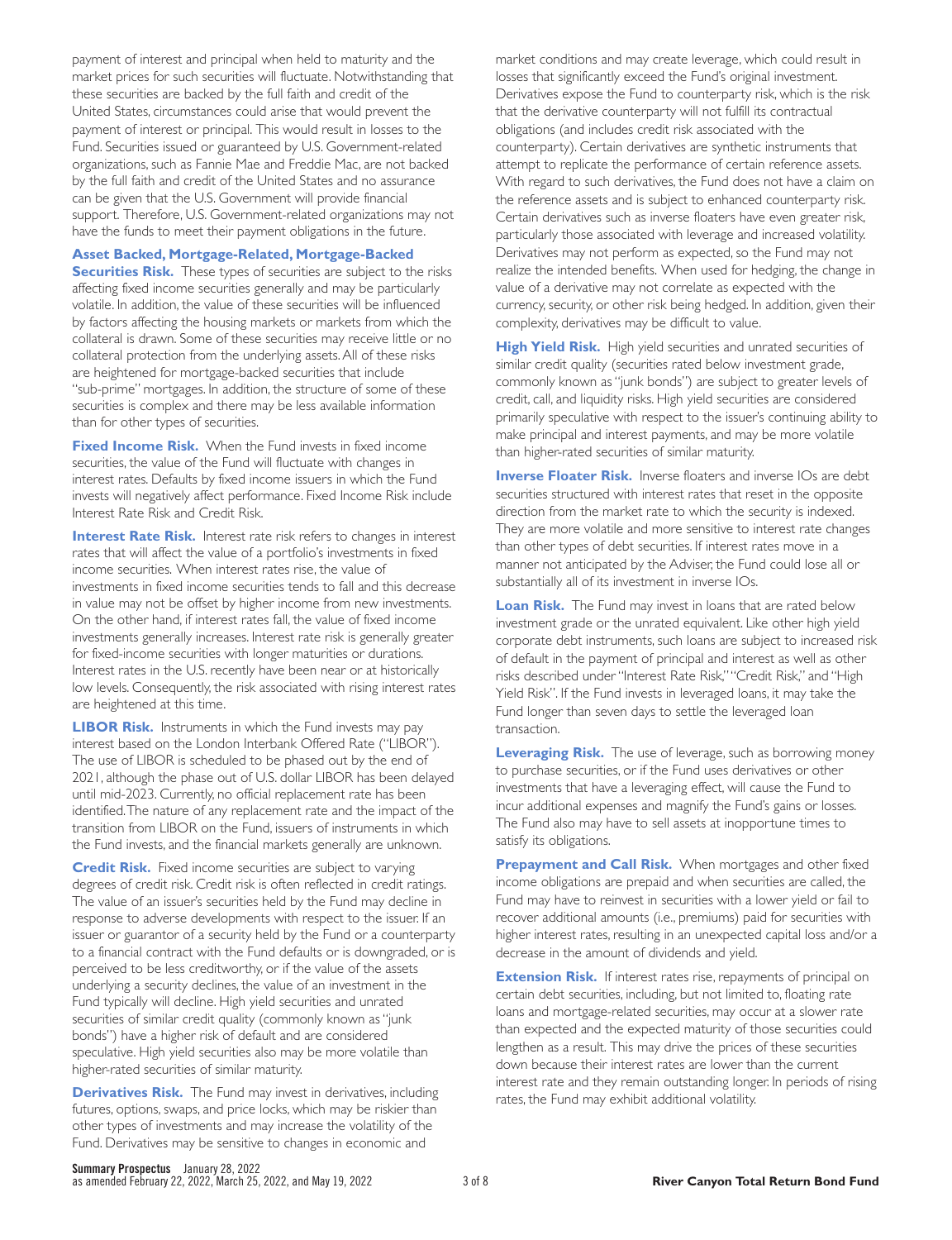**Management Risk.** The Adviser's judgments about the attractiveness, value, and potential appreciation of a particular asset class or individual security in which the Fund invests may prove to be incorrect, and individual securities may not perform as anticipated.

**Liquidity Risk.** Some of the fixed income securities in which the Fund invests may be less readily marketable and may be subject to greater fluctuation in price than other securities. As a result, some assets held by the Fund may be impossible or difficult to sell, particularly during times of market turmoil. The inability of the Fund to sell a restricted or illiquid security at a favorable time or price may decrease the Fund's overall liquidity. Further, the lack of an established secondary market may make it more difficult to value illiquid securities. If the Fund is forced to sell an illiquid security to meet redemption requests or for other cash needs, the Fund may be forced to sell at a loss.

**Real Estate Risk.** Real estate related investments may decline in value as a result of factors affecting the real estate industry, such as the supply of real property in certain markets, changes in zoning laws, delays in completion of construction, changes in real estate values, changes in property taxes, levels of occupancy, and local and regional market conditions.

**Valuation Risk.** The sales price the Fund could receive for any particular portfolio investment may differ from the Fund's valuation of the investment, par ticularly for securities that trade in thin or volatile markets or that are valued using a fair value methodology.

**Strategy Risk.** The Fund may use relative value and other strategies that combine derivatives and/or securities to manage duration, sector, and yield curve exposure and credit and spread volatility. There is no guarantee that these strategies will succeed and their use may subject the Fund to greater volatility and loss. Relative value strategies involve complex securities transactions that involve risks in addition to direct investments in securities including leverage risk and the risks described under "Derivatives Risk."

Please see "Additional Information on the Fund's Investment Objective, Strategy, and Risks" for more information on risks of investing in the Fund.

## **Performance Information**

The following bar chart and performance table below provide some indication of the risks of an investment in the Fund by comparing the Fund's average annual returns compare with those of a broad measure of market performance. Performance reflects contractual fee waivers in effect. If fee waivers were not in place, performance would be reduced. After-tax returns are calculated using the historical highest individual federal marginal income tax rates and do not reflect the impact of state and local taxes. Actual after-tax returns depend on an investor's tax situation and may differ from those shown. After-tax returns shown are not relevant to investors who hold their Fund shares through tax-deferred arrangements, such as 401(k) plans or individual retirement accounts ("IRAs"). Past performance (before and after taxes) is not necessarily an indication of how the Fund will perform in the future. Updated performance information is available by calling 800-245-0371 (toll free) or 312-557-0164.

# **Average Annual Total Returns for year ended December 31\***



\* The Fund's fiscal year end is September 30. The Fund's most recent quarterly return (since the end of the last fiscal year) through December 31, 2021 was -0.35%.

## **Average Annual Total Returns for the Periods Ended December 31, 2021**

| <b>Class I Shares</b>                                                                                 | 1 Year   | 5 Year   | <b>Since</b><br>Inception <sup>^</sup> |
|-------------------------------------------------------------------------------------------------------|----------|----------|----------------------------------------|
| <b>Before Taxes</b>                                                                                   | 4.26%    | 6.73%    | 5.98%                                  |
| <b>After Taxes on Distributions</b>                                                                   | 3.00%    | 4.93%    | 4.16%                                  |
| After Taxes on Distributions and Sale of Fund<br><b>Shares</b>                                        | 2.52%    | 447%     | 3.84%                                  |
| <b>Bloomberg U.S. Aggregate Bond Index</b><br>(reflects no deductions for fees, expenses or<br>taxes) | $-1.54%$ | $3.57\%$ | 3.01%                                  |
|                                                                                                       |          |          |                                        |

^ Fund inception date is December 30, 2014.

## **Portfolio Management**

## **Investment Adviser**

The Fund's investment adviser is River Canyon Fund Management LLC ("River Canyon" or the "Adviser").

#### **Portfolio Managers**

Todd Lemkin Portfolio Manager Length of Service: Since March 2022

Sam Reid Portfolio Manager Length of Service: Since March 2022

# **Buying and Selling Fund Shares**

**Purchase Minimums To Buy or Sell Shares:** Minimum Initial Investment: \$100,000 Minimum Additional Investment: \$10,000

River Canyon Total Return Bond Fund c/o The Northern Trust Company P.O. Box 4766 Chicago, IL 60680-4766

Telephone: 866-260-9549 (toll free) or 312-557-5913

You can buy or sell shares of the Fund on any business day that the Fund is open through your broker or financial intermediary, or by mail or telephone. You can pay for shares by wire.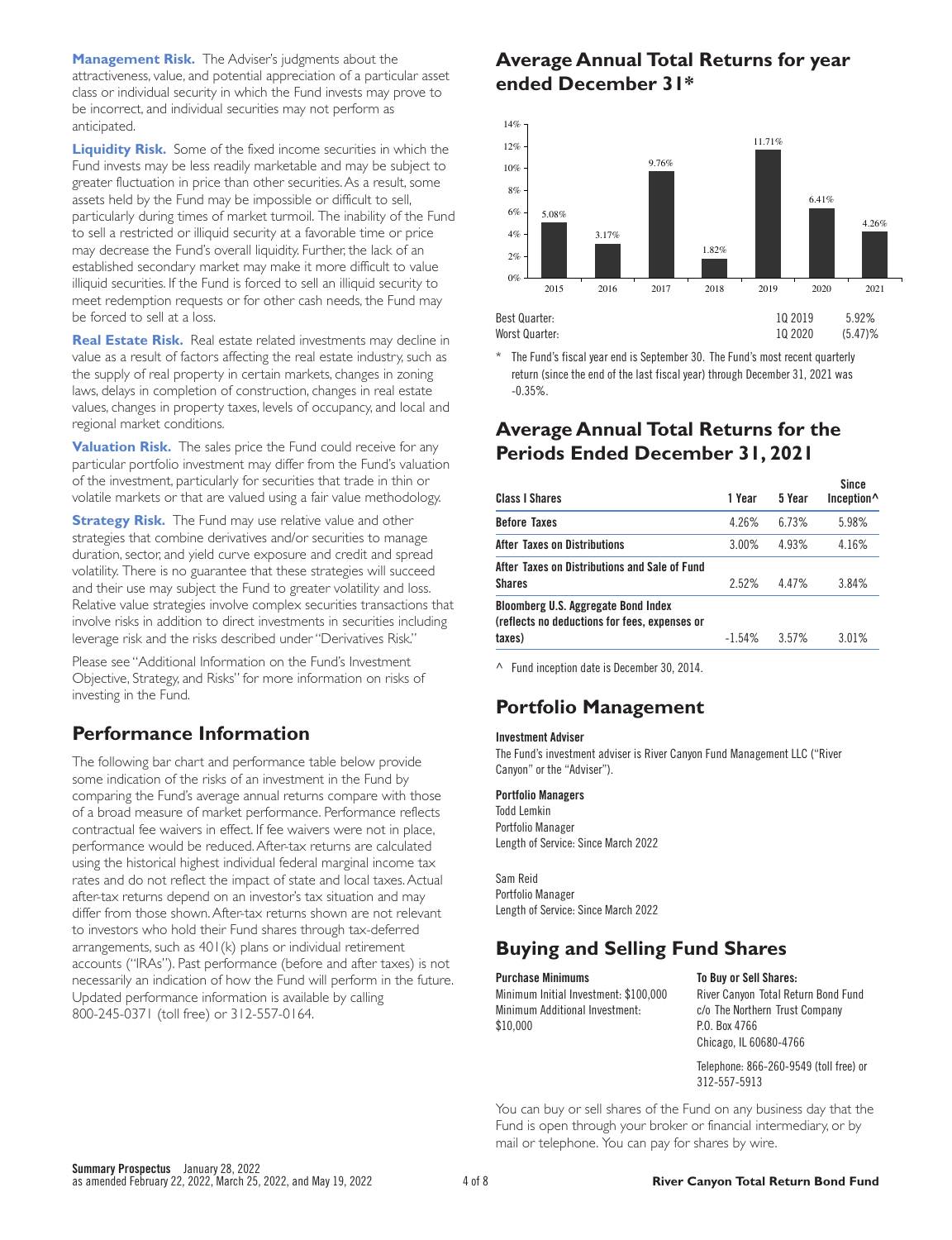# **Dividends, Capital Gains, and Taxes**

The Fund intends to make distributions that are generally taxable as ordinary income or capital gains (regardless of whether you elect to receive or reinvest such distributions), except when your investment is in an IRA, 401(k), or other tax-advantaged investment plan. However, you may be subject to tax when you withdraw monies from a tax-advantaged plan.

# **Payments to Broker-Dealers and Other Financial Intermediaries**

If you purchase shares in the Fund through a broker-dealer or other financial intermediary (such as a bank), the Fund and its related companies may pay the intermediary for the sale of Fund shares

and related services. These payments may create a conflict of interest by influencing the broker-dealer or other intermediary and your salesperson to recommend the Fund over another investment. Ask your salesperson or visit your financial intermediary's web site for more information.